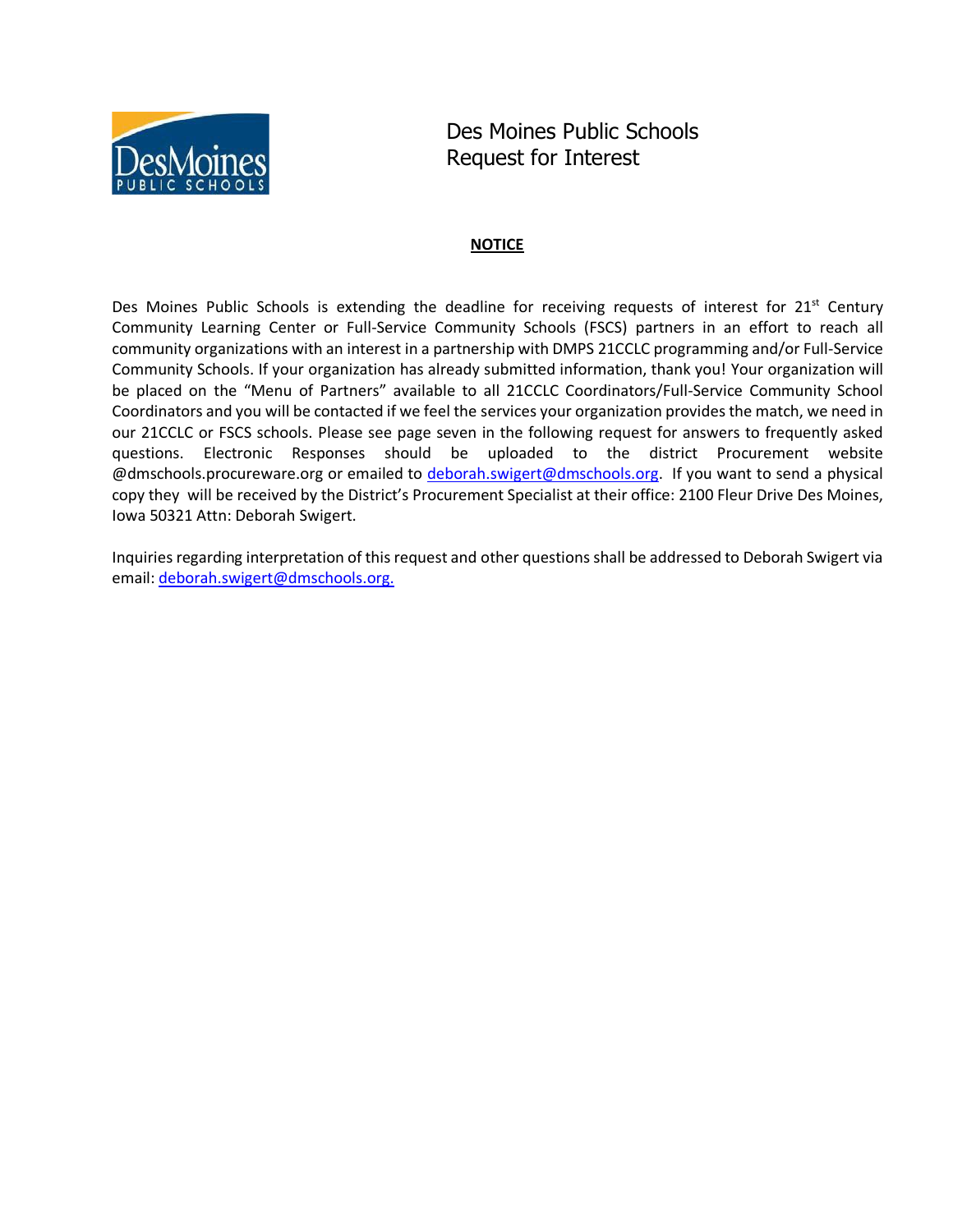# **TABLE OF CONTENTS**

| I.  | Objective                   |                                           | Page  | 3         |
|-----|-----------------------------|-------------------------------------------|-------|-----------|
| Π.  | Background                  |                                           | Page  | 3         |
| Ш.  | <b>Terms and Conditions</b> |                                           |       |           |
|     | Α.                          | Preparation & Submission                  | Page  | 3         |
|     | <b>B.</b>                   | <b>Conflict of Interest</b>               | Page  | 3         |
|     | C.                          | <b>Evaluation of Submission</b>           | Page  | 4         |
|     | D.                          | Insurance                                 | Page  | 4         |
|     | Ε.                          | Indemnification                           | Page  | 4         |
|     | F.                          | <b>Termination or Cancellation</b>        | Pages | 5         |
|     | G.                          | Bribery, Corruption, & Gifts              | Page  | 5         |
|     | Η.                          | Disclosure of Content Information         | Page  | 5         |
|     | Ι.                          | <b>Disposition of Information Packets</b> | Page  | 5         |
|     | J.                          | Audit or Examination of Contract          | Page  | 5         |
|     | К.                          | Copyrights                                | Page  | 5         |
|     | L.                          | Release of Claims                         | Page  | 5         |
| IV. | Scope of Work               |                                           | Pages | $6 - 8$   |
| ٧.  | Form of Interest            |                                           | Page  | 9         |
| VI. | Attachment                  |                                           | Page  | $10 - 14$ |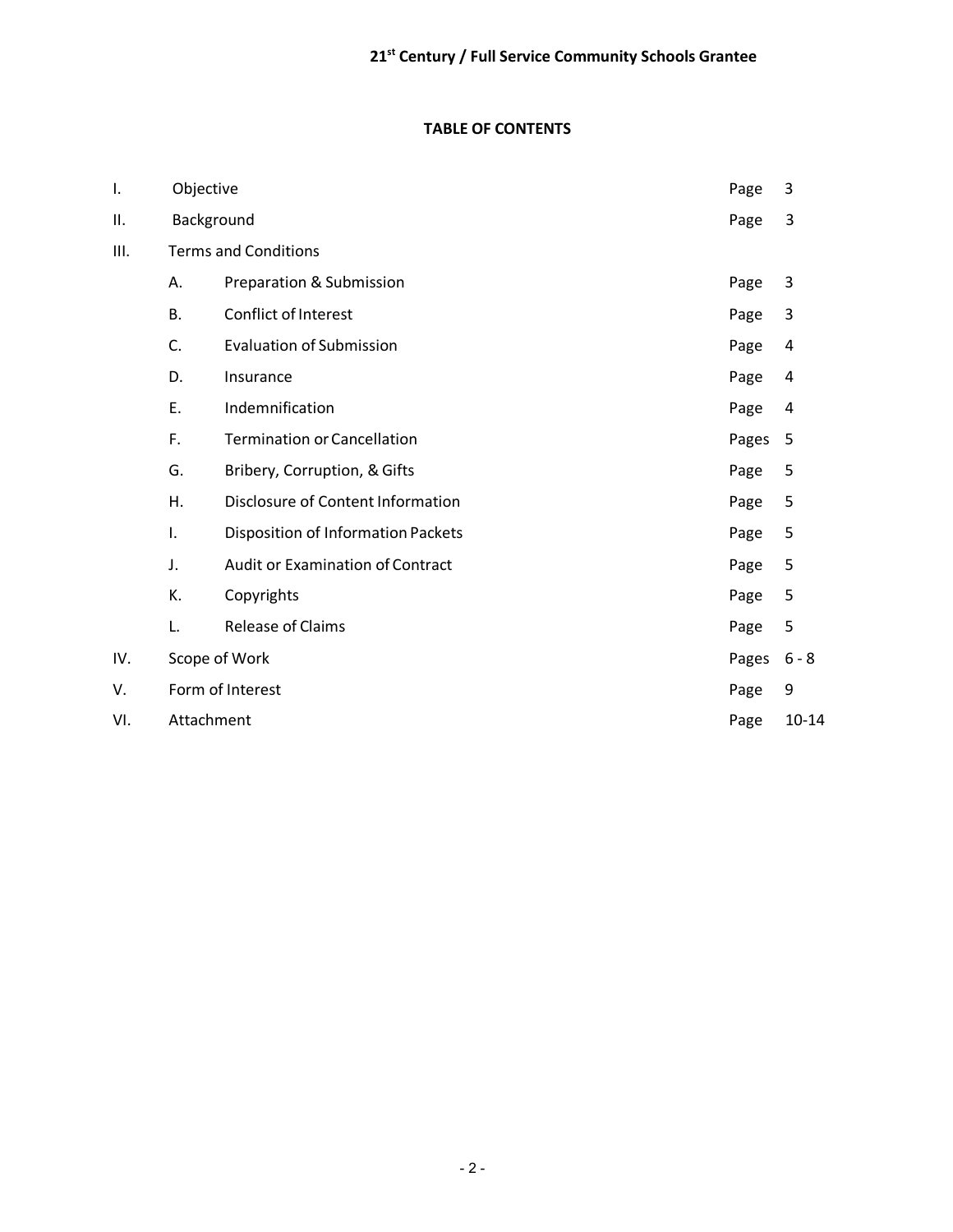#### **I. Objective**

The purpose of the 21st Century Community Learning Centers (21st CCLC) is to create community learning centers that provide students with academic enrichment opportunities as well as additional services designed to complement the student's regular academic program. Community learning centers should also offer families of participating student's literacy instruction and related educational development programs. Proposed activities should target students and their families that attend eligible Title I schools. Selected partners would be expected to apply for the 2st Century Community Learning Grant through the State of Iowa. More information can be found at: htps://www.educateiowa.gov/search/21st%20Century

#### **Full-Service Community Schools**

The purpose of the Full-Service Community Schools grant program is to provide comprehensive academic, social, and health services for students, students' family members, and community members that result in improved educational outcomes for children. Proposed activities may include: enrichment activities, mentoring and other youth development programs; community service and service-learning opportunities; programs that provide assistance to students who have been chronically absent, truant, suspended, or expelled; job training and career counseling services; nutrition services and physical activities.

#### **II. Background**

The Des Moines Public School District (District) is located in Des Moines, Iowa, the capital city of the state and employees approximately 5,000 teachers and staff. The District has oversixty-nine sites which include K-12 education, special education, operations and administration offices. It educates approximately 32,000 students annually and has provided education services for the past 100 years. The District student enrollment in 2013 was 32,062, demographics for that enrollment were: White 46.5%, Hispanic 22.6%, African American 17.2%, Mixed Race 6.3%, Asian 6.6%, Native American 0.4%, and Pacific Islander 0.1%. The District calculates that 70.6% of their students receive free and reduced meals and that 16.3% of the students are English Language Learners while 15.5% of the student population is in Special Education programs. In order to fully serve ourstudents and their families, the District is seeking a partner to apply for a  $21^{st}$  Century Community Learning Center grant. The grant will provide funding for programs to enhance learning opportunities for students and their families, who attend eligible Title I schools, during times when school is not in session, including before school, after school, weekend orsummer.

#### **III. General**

#### **A. Preparation and Submission**

- 1.) The Submission must be typed or legibly printed in ink, on the Form of Interest supplied.
- 2.) Submission must contain the signature of an authorized agent of theRespondent.
- 3.) The accuracy of the submission is the sole responsibility of theRespondent.
- 4.) This request does not commit the District to pay any cost incurred by the Respondent or any

other party in preparation of theirsubmission.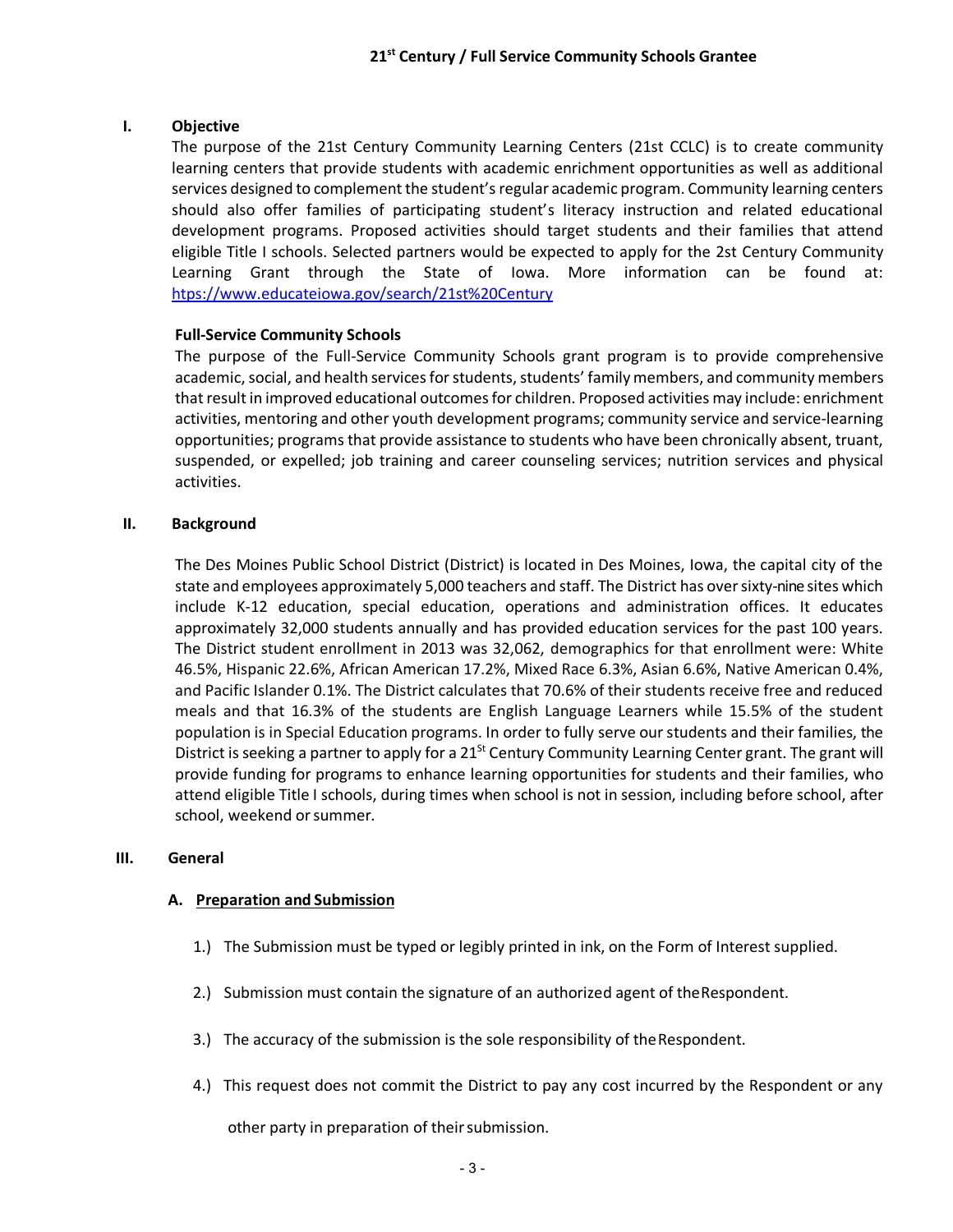## **B. Conflicts of Interest**

- 1.) It shall be understood and agreed that this submission was offered independently of any other submission.
- 2.) All submissions must comply with Chapter 722 of the Code of Iowa provides that it is a felony to offer, promise or give anything of value or benefit to a person serving in a publiccapacity.

### **C. Evaluation of Submission**

- 1.) The District reserves the right to reject submissions or parts thereof for the following reasons:
	- a. The Respondent misstates or conceals any material fact in theirsubmission.
	- b. The Respondent's Proposal does not strictly conform to the law or requirements of the request.
	- c. The response does not include the required documents.
	- d. The response has not been properly executed by signature of an authorized representative of the Respondent.
- 2.) A submission may not be accepted from respondents, which are in arrears to theDistrict.
- 3.) A submission may not be accepted from respondents which have failed to perform faithfully any previous contract with the District, state or federal governmental agency for a minimum period of one (1) year after the previous contract was terminated for cause.
- 4.) A submission may be rejected if the respondent is currently under suspension or debarment.
- 5.) A submission may not be accepted from any respondent, which has pending litigation against the District.

#### **D. Insurance Requirements**

Insurance may not be required but if it should be the following will apply:

- 1.) The Respondent's submission should consider the District's requirements of evidence of Insurance.
	- a. Two (2) million professional liability policy for any one time claim with an aggregate not less than three (3) million
	- b. Workers' Compensation Statutory
	-
	- c. Automobile Liability  $$1,000,000$  Combined Single Limit
	- d. Commercial General Liability, \$1,000,000 Combined Single Limit (Including Contractual Liability & Products Completed Operations Coverage)<br>Umbrella/Excess Liability \$2,000,000<br>Cyber Insurance \$2,000,000
	- e. Umbrella/Excess Liability
	- f. Cyber Insurance
	- g. The establishment of minimum limits of insurance by the Des Moines Public Schools does not reduce or limit the liability or responsibilities of the SuccessfulRespondent.
- 2.) All policies of insurance required herein shall be written by insurance companies licensed to conduct the business of insurance in Iowa.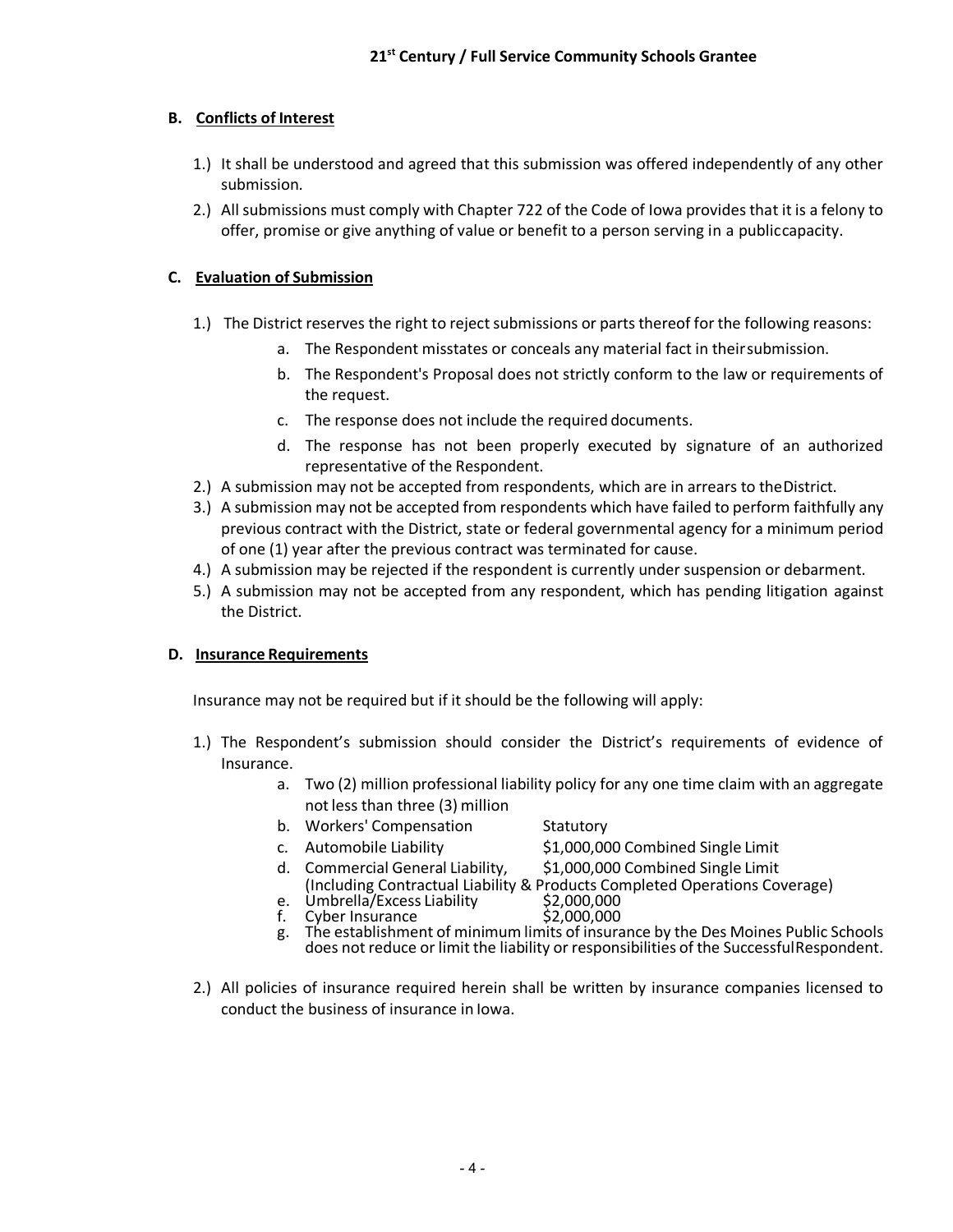## **E. Indemnification**

The Respondent's submission should consider the District's indemnification requirements:

- 1.) Respondent will assume all responsibility and liability for any and all damages caused by or resulting from the negligent or willful unauthorized disclosure of any confidential information. (Selected Provider will be asked to execute a Non-DisclosureAgreement)
- 2.) The successful Respondent shall hold harmless, indemnify, and save the District, its officers, employees, and agents, from any and all liability claims, losses or damages arising or alleged to arise during the performance of the workdescribed.

## **F. Termination or Cancellation**

The Respondent's submission should consider the District's conditions fortermination.

- 1.) Non-compliance with all Terms & Conditions with a thirty day notice to correct any / all issues
- 2.) Mutual agreement of both parties of not less than a thirty-daynotice.
- 3.) Failure of either party to carry out all provisions as described with a 30-daynotice
- 4.) Petition of bankruptcy against the respondent with a fifteen-daynotice.
- 5.) Funding for the project is unavailable for any reason with a ten day notice.

## **G. Bribery, Corruption andGifts**

Respondents should familiarize themselves with Chapter 722 of the Code of Iowa

## **H. Disclosure of Information Content**

The laws of Iowa require that at the conclusion of the selection process the contents of the information packages be placed in the public domain and be open for inspection by interested parties. The District will treat all information submitted by a respondent as public information. The District's release of information is governed by Iowa Code chapter 22. Respondents are encouraged to familiarize themselves with chapter 22 before submitting their proposal. Respondents are advised that the District does not wish to receive confidential or proprietary information and they are not to supply such information except when it is absolutely necessary. Finally, identification of the entire submission as confidential will be deemed as non-responsive and disqualify the submission.

#### **I. Disposition of Information Packages**

All Submissions become the property of the District and shall not be returned to the respondent.

#### **J. Audit or Examination of Contract**

Respondent agrees that any authorized auditor, the Office of Auditor of State and where federal funds are involved, the Comptroller of the United States or a representative of the United States Government, shall have access to and a right to examine theirsubmission.

## **K. Copyrights**

By making a submission the Respondent agrees that the District may copy the submission for purposes of facilitating the evaluation

#### **L. Release of Claims**

By making a submission the Respondent agrees will not bring any claim or cause of action against the District based on any misunderstanding concerning the information.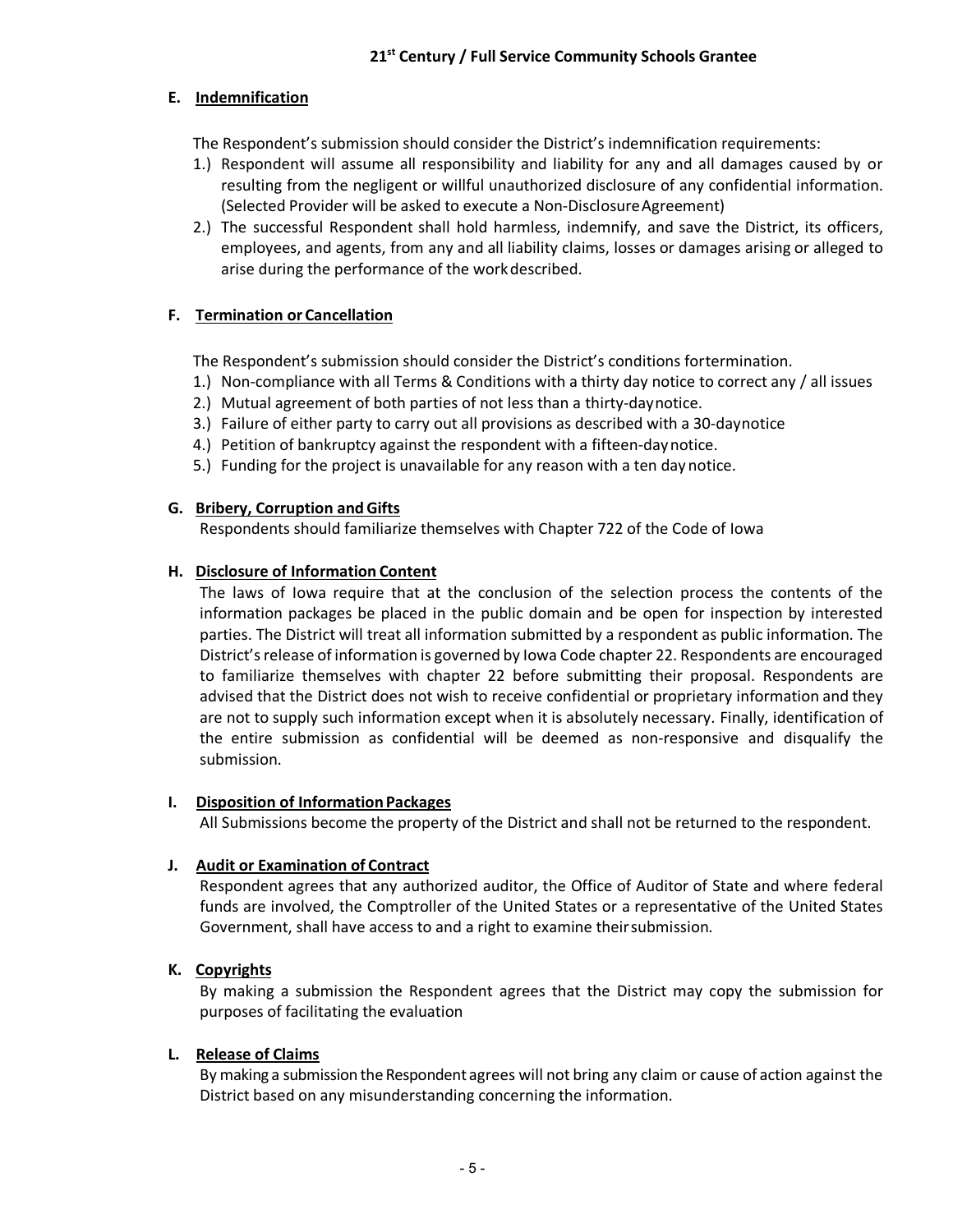## **IV. Scope of Work**

#### **Objective**:

Constructive learning activities during non–school hours, combined with adult guidance through school and community-based academic and youth development programs, result in greater achievements and better social outcomes for children and youth throughout their school age years**.** The intent of the 21st Century Community Learning Centers (21st CCLC) and Full-Service Community Schools grant programs is to enable communities to design and implement effective out-of-school programs, that are sustained through community partnerships beyond the term of the grant. Community learning centers and fullservice community schools should provide students with academic enrichment opportunities as well as additional services designed to complement their regular academic program. Community learning centers and full-service community schools should also offer families of participating student's literacy instruction and related educational development programs. Finally, the academic enrichments programs must help students meet state and local achievement standards. Programs may focus on:

- a. Remedial education in math, science andreading
- b. Arts and music education activities
- c. School and community safety, health andwellness
- d. Telecommunications and technology education
- e. Entrepreneurial Education Programs
- f. Drug and Violence prevention programs
- g. Programs for adult family members of students participating in a community center that promote parental involvement and family literacy
- h. Tutoring and Mentoring programs
- i. Expanded Library Services
- j. Recreational Activities

Note: Any public or private organization is eligible to apply for a 21st CCLC grant. Examples of agencies and organizations eligible under the 21st CCLC program include, but are not limited to: non-profit agencies, city or county government agencies, institutions of higher education, and for-profit corporations. The statute encourages eligible organizations applying for funds to collaborate with the schools the children attend. The statute also allows a consortium of two or more agencies, organizations or entities to apply.

#### **District Responsibilities:**

The District intends to:

- a. Provide program space at the school chosen for the services.
- b. Partner with community-based organizations to provide programs
- c. Design a transportation system for students within the District to utilize the program
- d. Assist grantee in planning program so it will met all of the Grant requirements
- e. Assist with the implementation of the program and a marketing plan for the program
- f. Assist in assessment of student achievement progress
- g. Meet with grantee to review, analyze and adjust the programs as needed to ensure student performance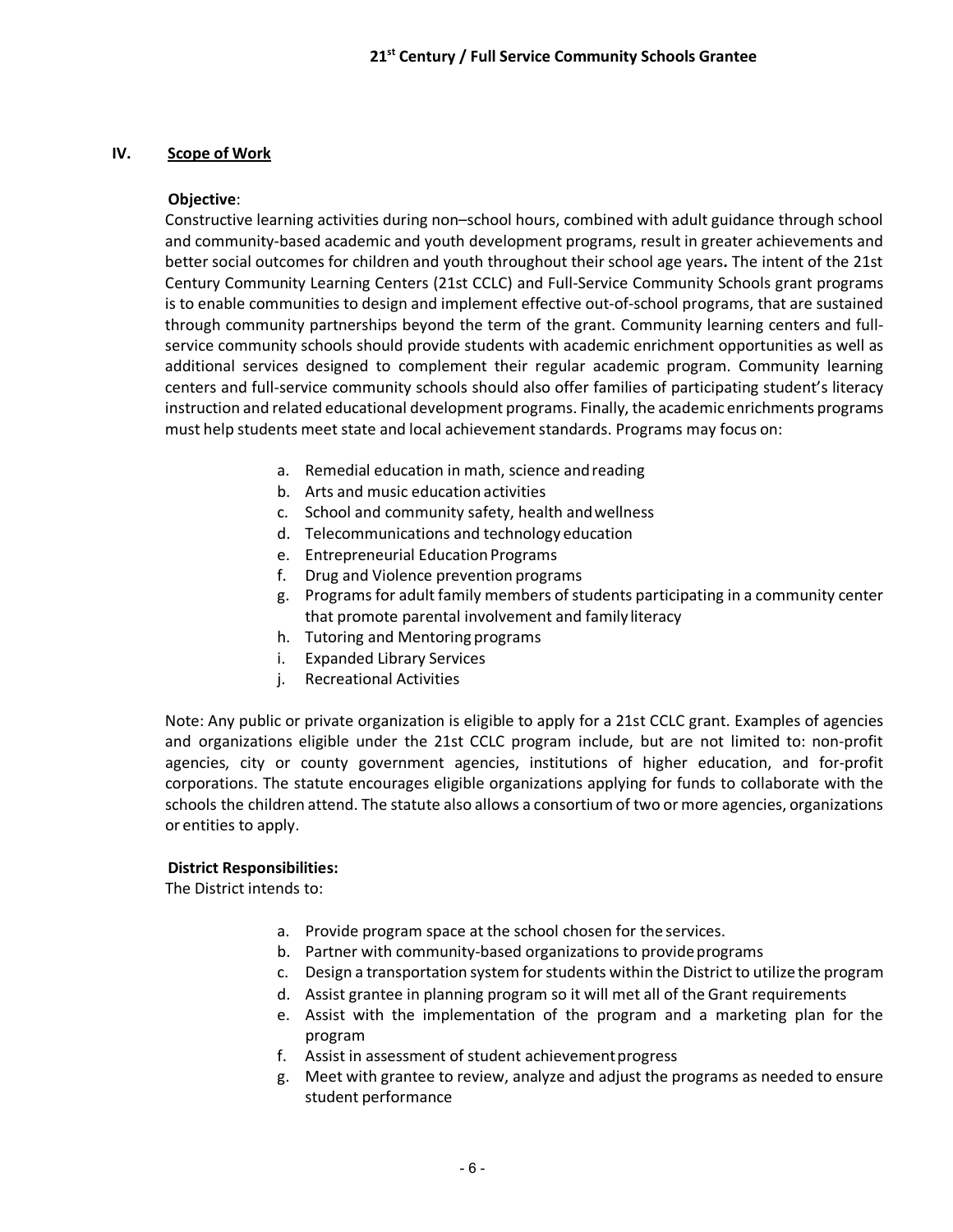## **FREQUENTLY ASKED QUESTIONS:**

### *1. Isn't this a grant proposal? It seems like a grant proposal.*

No. This is a Request of Interest. It's your chance to tell us about your program, who you can serve, how much it costs and what you would like to do with our students.

## **2. But there is money, right?**

Yes. 21CCLC and FSCS can subcontract with community organizations. You tell us the cost for programming in the Request for Interest. If the program is a good fit, we have funds to make it happen.

## 3. How do I fill out this RFI to ensure I get on the "Menu of Partners" for all the 21CCLC and FSCS Coordinators?

Go to page 8 of the RFI and answer the questions regarding your unique program. You may also attach more detailed information if you would like.

## *4. We've already done programming for 21CCLC, so do I have to fill out this even if I already have a relationship with a 21CCLC Coordinator?*

Yes. We want to standardize our process for collaborating with partners. This will benefit both parties. It will give every organization a chance to be considered by all 21CCLC schools.

\*NEW\* 2019-2020- Full-Service Community School Site Coordinators will also have access to the same menu of services. If your program would be well suited for a middle school audience or supports career/ technical training, please fill out the RFI indicating your desire to partner.

#### *5. Which schools are 21CCLC schools?*

Elementary Schools Grades K-5:

Capitol View, King, McKinley, Monroe, Garton, Hillis, Riverwoods, Willard, Cattell, Howe, Lovejoy, Oak Park, Park Ave, South Union and Jackson

#### *6. Which schools are FSCS schools?*

Callanan Middle, Goodrell Middle, Weeks Middle, and Central Campus

#### *7. What are the types of programsrequested?*

All types! 21CCLC and FSCS is looking for music, arts, literacy, STEM, tutoring, cooking, and recreation. We want all the good things YOU do!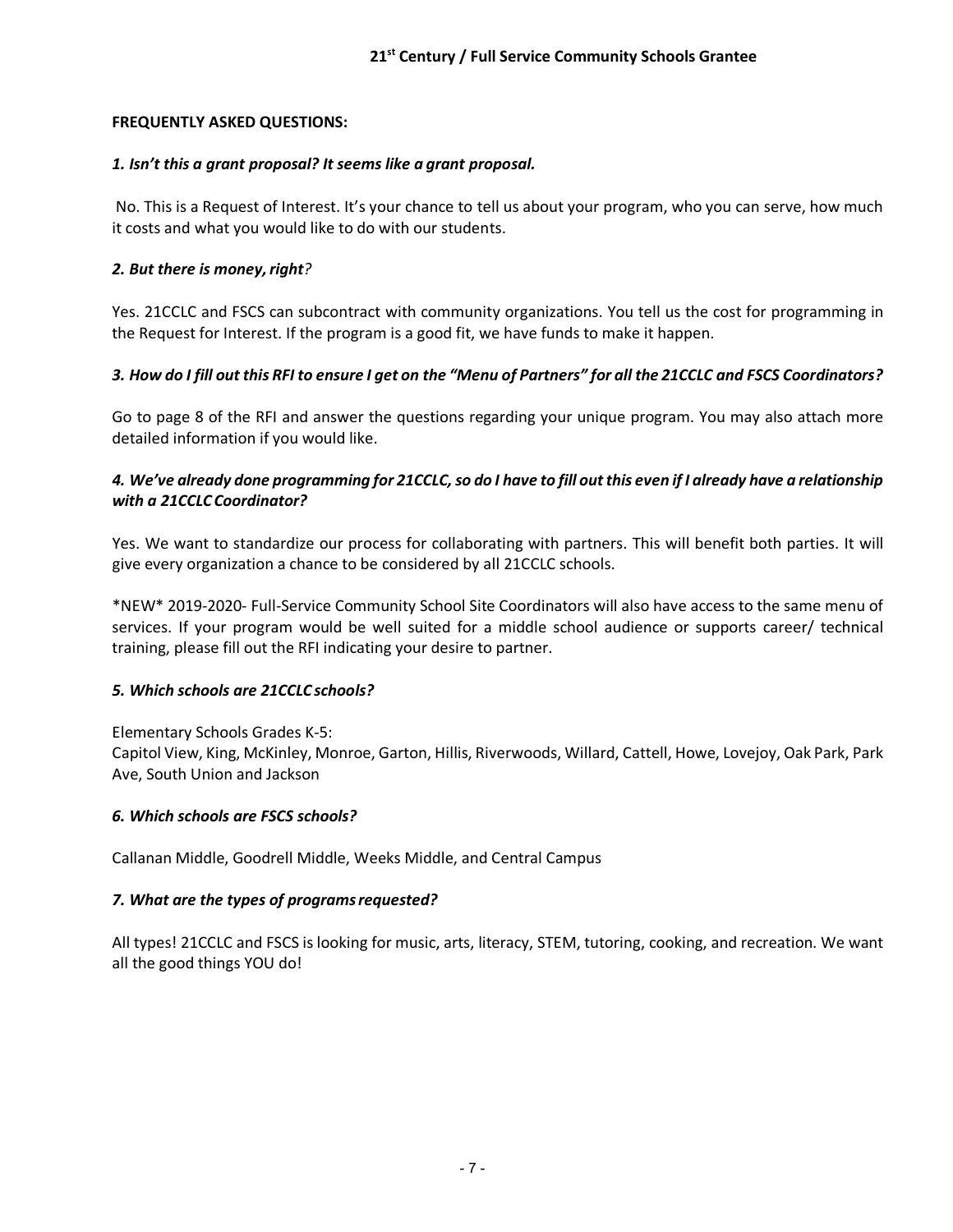### **Required Responses - Please copy and complete additional response pages for more than one program.**

Please detail the Name of Project:

- Type of Program (STEM, Literacy, Art, Music. SEL, etc.)
- Detail the staff for the program, i.e. paid staff, volunteer staff and number: Is there a fee for service? If so, how much per child / program.
- What are the proposed starting and ending dates for the project? What is the frequency of the program? (1x week, 5x week, custom?)
- What are the specific School District obligations for this project (e.g., assistance with recruiting and enrolling students? teacher involvement, access to student data?)
- What specific benefits will the school derive from participation in this project?
- In what schools or community buildings are you intending to locate your 21st CCLC or FSCS program?
- From which other schools do you intend to draw students to enroll in the 21st CCLC or FSCS program? How many total students do you propose to serve with this project?
- What grades do you intend to serve at the 21st CCLC or FSCS program?
- What DMPS staff, if any, have you consulted about this project?
- Have you had a successful partnership with DMPS in the past? If so, when and for what programs? What other partners are involved in this project?

*Please attach a complete program description, including all relevant data available to this RFI response.*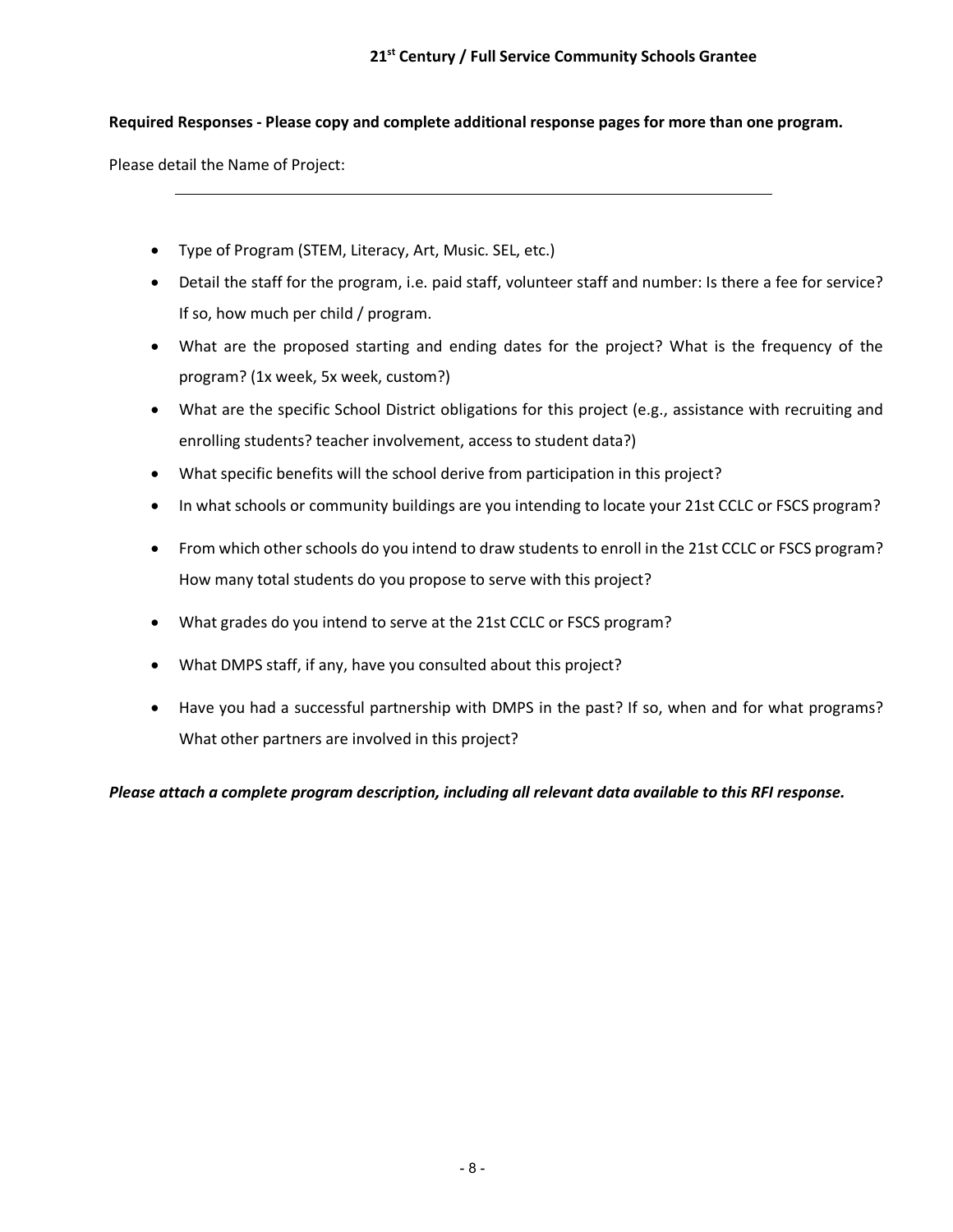## **V. Form of Interest**

*Based upon the information provided our organization is interested in being considered as a potential provider. Furthermore, we have included with this Form of Interest a complete and detailed responseto Section IV "Scope of Work" as well as agree to the terms, conditions and requirements as detailed by this request and stated online @ http://www.dmschools.org/wp-content/uploads/2015/08/General- Termsn-Conditions-New.pdf*

| Organization's Name: 1999 - 1999 - 1999 - 1999 - 1999 - 1999 - 1999 - 1999 - 1999 - 1999 - 1999 - 1999 - 1999                                                                                                                                                                                                                                                                                                                                                                               |
|---------------------------------------------------------------------------------------------------------------------------------------------------------------------------------------------------------------------------------------------------------------------------------------------------------------------------------------------------------------------------------------------------------------------------------------------------------------------------------------------|
|                                                                                                                                                                                                                                                                                                                                                                                                                                                                                             |
|                                                                                                                                                                                                                                                                                                                                                                                                                                                                                             |
|                                                                                                                                                                                                                                                                                                                                                                                                                                                                                             |
|                                                                                                                                                                                                                                                                                                                                                                                                                                                                                             |
|                                                                                                                                                                                                                                                                                                                                                                                                                                                                                             |
|                                                                                                                                                                                                                                                                                                                                                                                                                                                                                             |
| $\textsf{Fax:}\underbrace{\hspace{1.5cm}}_{\textcolor{blue}{\textbf{1.5}}\textcolor{blue}{\textbf{1.5}}\textcolor{blue}{\textbf{1.5}}\textcolor{blue}{\textbf{1.5}}\textcolor{blue}{\textbf{1.5}}\textcolor{blue}{\textbf{1.5}}\textcolor{blue}{\textbf{1.5}}\textcolor{blue}{\textbf{1.5}}\textcolor{blue}{\textbf{1.5}}\textcolor{blue}{\textbf{1.5}}\textcolor{blue}{\textbf{1.5}}\textcolor{blue}{\textbf{1.5}}\textcolor{blue}{\textbf{1.5}}\textcolor{blue}{\textbf{1.5}}\textcolor{$ |
|                                                                                                                                                                                                                                                                                                                                                                                                                                                                                             |
|                                                                                                                                                                                                                                                                                                                                                                                                                                                                                             |
|                                                                                                                                                                                                                                                                                                                                                                                                                                                                                             |
|                                                                                                                                                                                                                                                                                                                                                                                                                                                                                             |
|                                                                                                                                                                                                                                                                                                                                                                                                                                                                                             |
|                                                                                                                                                                                                                                                                                                                                                                                                                                                                                             |
| <u> 1989 - Andrea Santa Andrea Andrea Andrea Andrea Andrea Andrea Andrea Andrea Andrea Andrea Andrea Andrea Andr</u><br>Signature:                                                                                                                                                                                                                                                                                                                                                          |
|                                                                                                                                                                                                                                                                                                                                                                                                                                                                                             |
|                                                                                                                                                                                                                                                                                                                                                                                                                                                                                             |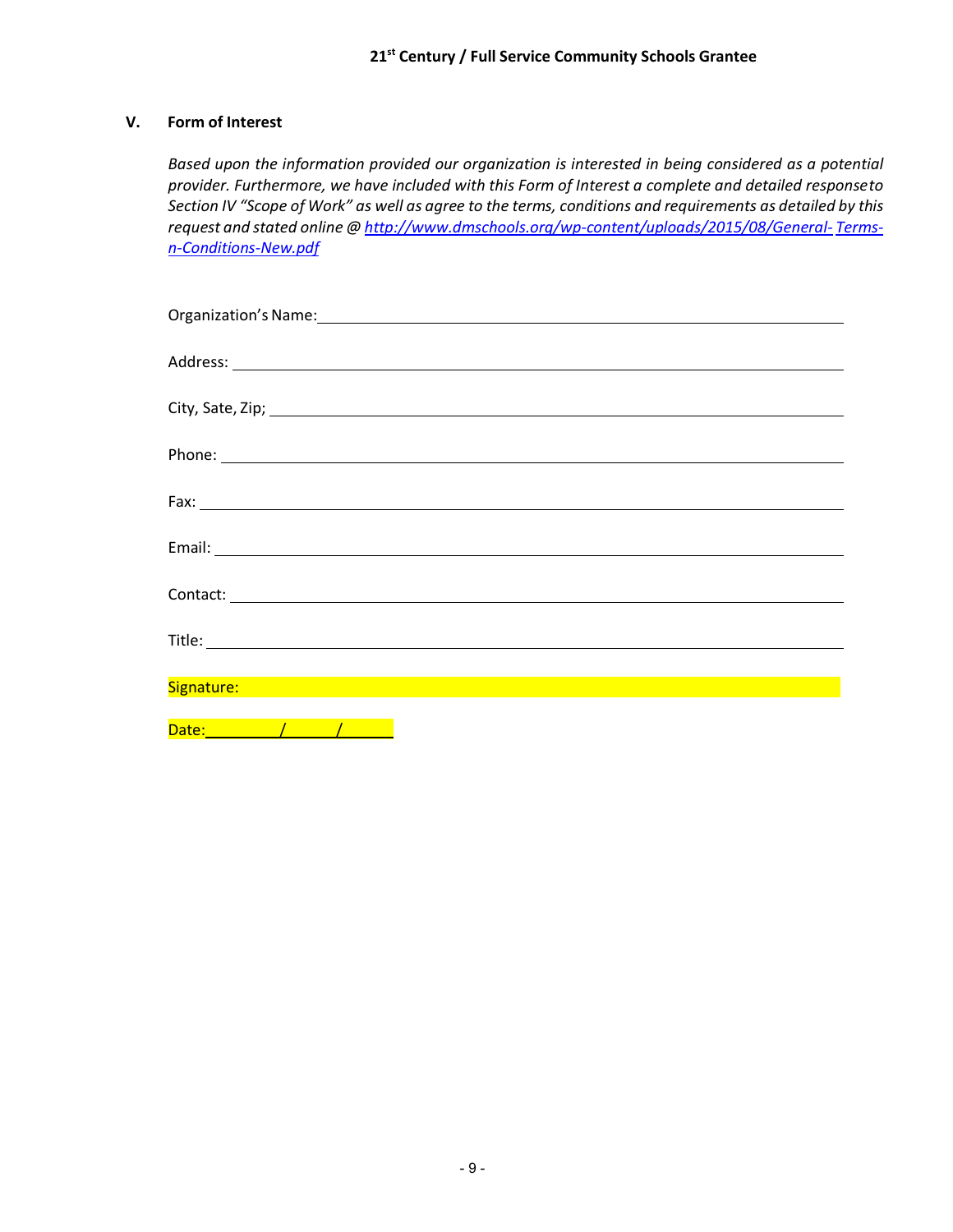#### **21st Century / Full Service Community Schools Grantee**

#### **VI. Attachments**

("Company") is providing services to the Des Moines Independent Community School District ("District") as a contractor, vendor, supplier, provider or sub provider and/or is operating or managing the operations of a contractor, vendor, supplier or provider. The services provided by the Company may involve the presence of the Company's employees upon the real property of the District. The Company acknowledges that Iowa law prohibits a sex offender who has been convicted of a sex offense against a minor from being present upon the real property of the District. The Company further acknowledges that, pursuant to Iowa law, a sex offender who has been convicted of a sex offense against a minor shall not operate, manage, be employed by, or act as a contractor or volunteer at the District.

The Company hereby certifies that no one who is an owner, operator or manager of the Company has been convicted of a sex offense against a minor. The Company further certifies and agrees that it shall not permit any person who is a sex offender convicted of a sex offense against a minor to provide any services to the District in accordance with the prohibitions setforth above. The Company further certifies that the Company has completed a satisfactory background check on the Company's employees. The Company hereby agrees to provide the District with the Company's background screening procedures including specific context and infractions that are reviewed by the Company.

The Company acknowledges that it has received and reviewed a copy of the District's Background Check Policy, which governs the District's hiring practices for its own employees. This Policy may serve as a guide for the Company's internal background screening. The Company will closely review all available information for any individual who may have direct and / or unsupervised contact with District students to protect the safety and well-being of District Students. In reviewing such applications, the District expects the Company to consider the following factors.

- a. Nature of the work sought
- b. How the offense(s) relates to the work, and
- c. The population the worker(s) may interact or come incontact

The District reserves the right to, but does not have the obligation to, conduct a District background check on Company employees as determined by the District in its sole discretion. The District reserves the right to restrict access of any Company employee upon the real property of the District if such employee does not clear the District's background check.

The District reserves the right, but does not have the obligation to, to audit the Company's background screening program at any time, whether announced or unannounced. The Company hereby agrees that the Company shall, upon request, permit an authorized District representative to review background screening records, including those of individual Company employees, in order to conduct a compliance review, audit or investigation, to the fullest extent permitted by law.

The Company shall ensure that the provisions of this Acknowledgement and Certification are extended to any and all subcontractors, consultants, or others the Company may engage if such engagement involves their presence upon the real property of the District.

The Company understands and agrees that violation of any of the provisions of this Acknowledgement and Certification shall constitute sufficient grounds for termination of any contract or subcontract without damages or penalty to the District.

This Acknowledgment and Certification is to be construed under the laws of the State of Iowa. If any portion hereof is held invalid, the balance of the document shall, notwithstanding, continue in full legal force and effect. The Company hereby acknowledges that he/she has read this entire document, which h e /she understands its terms, and that he/she not only has the authority to sign the document on behalf of the Company, but has signed it knowingly and voluntarily.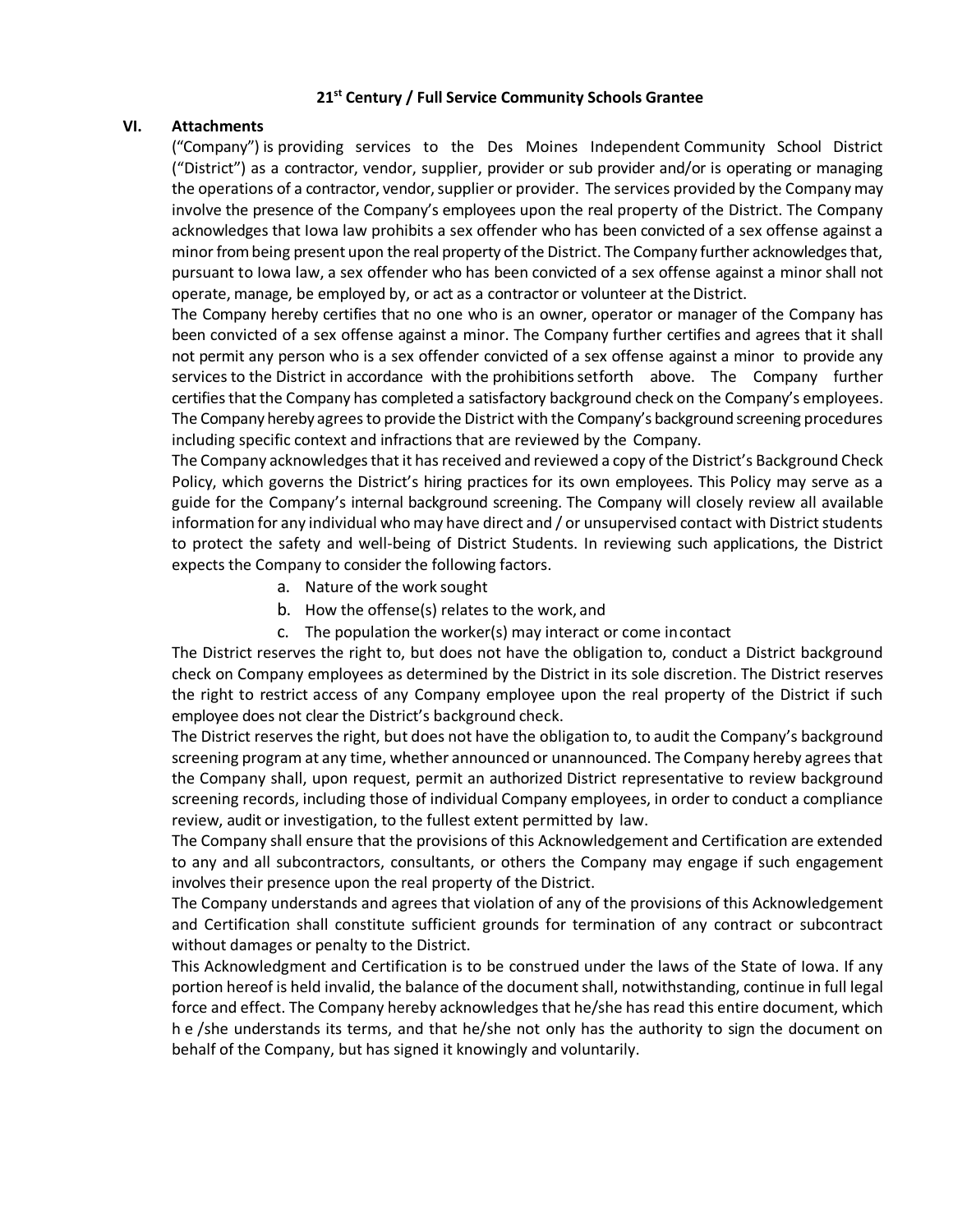#### **21st Century / Full Service Community Schools Grantee**

### **Draft Policy Regarding Background Checks of Applicants for Employment**

The Des Moines Independent Community School District's primary function is the education and care of the District's students. The District considers student safety and well-being to be of paramount importance. Because of the requirements of Iowa law, and in order to further these compelling interests, the District's hiring process includes requests for information regarding an applicant's past criminal conviction(s). Background checks will be conducted as required by law and District policy/practice. Backgrounds checks will not be performed until a recommendation to hire has been made by the hiring team, after the interview process has occurred.

The District is also committed to equity in its entire employment process, including its hiring process. In order to achieve an equitable process with respect to the consideration of criminal convictions, while promoting the compelling interests of student safety and well-being, the District will consider an applicant's criminal record in light of the following:

- 1) All applications will be considered on a case-by-case basis. While the District will endeavor to consider each applicant's individual situation, it will also attempt to achieve equitable results between similarly-situated applicants.
- 2) Because honesty and candor are essential to the employer-employee relationship, failure of an applicant to disclose past criminal convictions on their application for employment and/or failure to cooperate with requests from the District to provide additional information necessary to the hiring process will generally result in a denial of employment.
- 3) Where an applicant's application and/or background check result in a finding that the applicant has one or more criminal convictions, the District will issue a Pre-Adverse Action Notice to the employee, requesting that the employee provide the District with additional information relating to the conviction(s) prior to the District making a decision relating to the applicant's employment. The applicant's cooperation and candor are important If the applicant fails to provide additional information within the time requested, the District will make a decision based on the information available to it. Applicants should be aware that failure to promptly and voluntarily provide additional information will weigh heavily against hiring that applicant.
- 4) Once the District has received all available information relating to the applicant's criminal background, the District will analyze all available information on a case-by-case basis. Factors examined by the District may include, but are not necessarily limited to all considerations that are job-related and consistent with business necessity, including specifically:
	- a. The gravity of the offense/conduct,
	- b. Whether the individual has a record of multiple convictions or a documented pattern indicating disregard or the law,
	- c. Time since the offense(s),
	- d. Whether there are any pending charges at the time of application,
	- e. Nature of the job sought,
	- f. How the offense(s) relates to the job,
	- g. The population the applicant may interact with,
	- h. Where applicable, evidence of rehabilitation
- 5) If the District determines not to move forward with employment, the applicant will receive a Final Adverse Action notice.
- 6) If an application is rejected due to an applicant's past criminal conviction(s), that employee may be considered for employment no sooner than seven (7) years from the date of the most recent offense. All decisions will be made based on all information available to the District at the time of the subsequent application.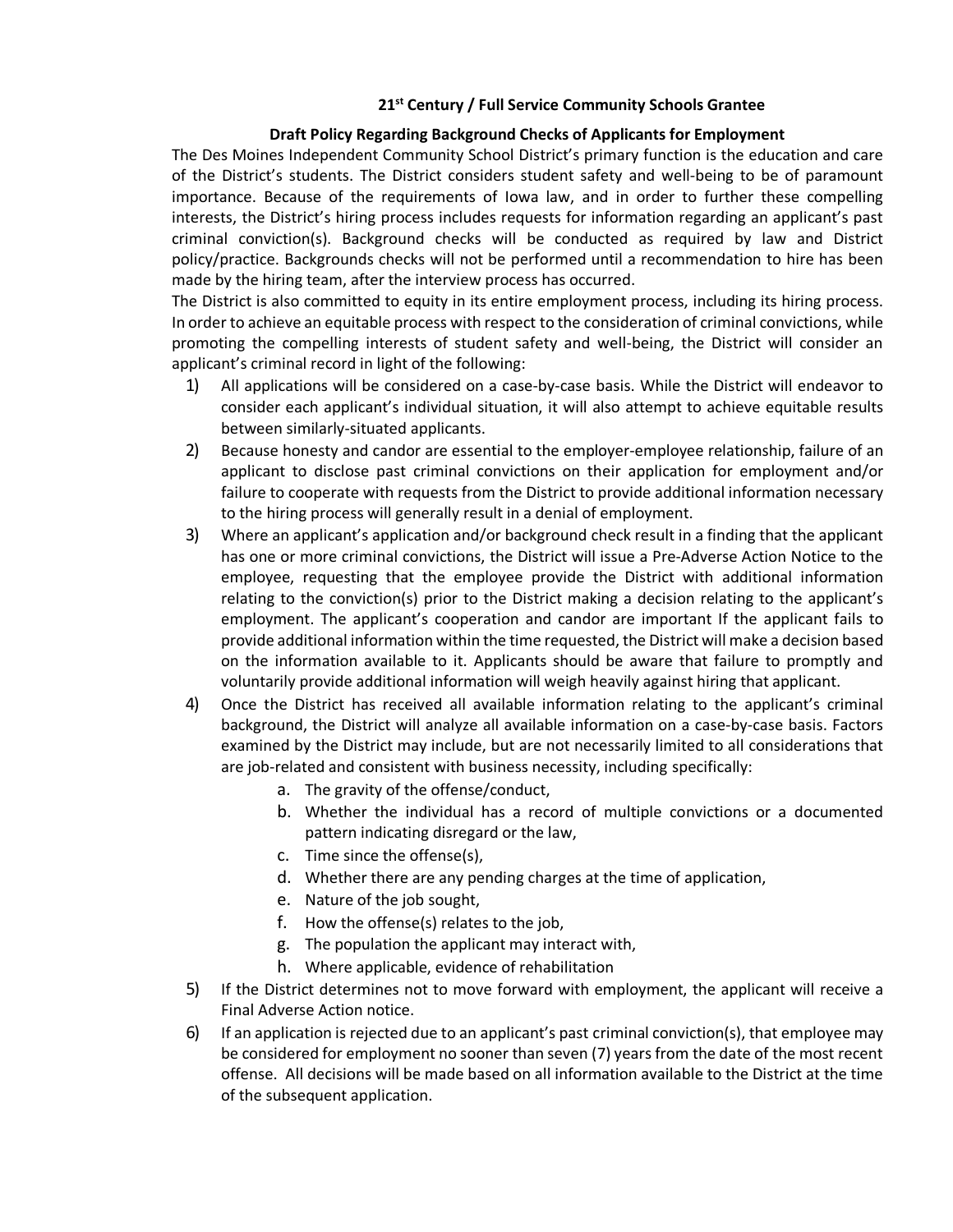## **CONFIDENTIALITY AND NONDISCLOSURE AGREEMENT**

The party identified above as Provider ("Provider") anticipates having dealings from time to time with Des Moines Independent Community School District., and/or one or more of the affiliates of Des Moines Independent Community School District. (Individually and collectively referred to herein as "District") In the course of such dealings, Provider may receive or have access to certain information concerning District or third parties to whom District has an obligation of confidentiality. In consideration of the business dealings of the parties, Provider agrees to the terms of this Confidentiality and Nondisclosure Agreement ("Agreement").

- 1) **Confidentiality.** For purposes of this Agreement, District's "Confidential Information" consists of:
	- a. All non- public information (including but not limited to trade secrets, proprietary information, and information about products, business methods and business plans) relating to District's business (or to the business of District's licensors, suppliers or other trading partners) that is either marked or otherwise identified as confidential or proprietary, or that a reasonable person would understand to be considered confidential by District (even if not so marked or identified); and
	- b. all information that District is obligated by law to treat as confidential for the benefit of third parties, including but not limited to personal, financial, and/or health information about individuals who have applied for or purchased financial products or services from District. Provider acknowledges that, in connection with the performance of this Agreement or otherwise in the course of its dealings with District, Provider may receive Confidential Information from District or may otherwise have access to or learn of District's Confidential Information. In the absence of District's prior written consent to a specific disclosure or use, Provider will not disclose to any third party any of District's Confidential Information, either orally or in writing, and will not appropriate any of District's Confidential Information to Provider's own use or to the use of any third party. Confidential Information that is provided by District to Provider will be used by Provider and its agents only for the purpose for which it was provided, and access to such information will be restricted to individuals who require the information (or access to the information) to further that purpose. Without limiting any of the foregoing, Provider will take at least such precautions to protect District's Confidential Information as Provider takes to protect its own confidential information, and in any event will take all precautions that are reasonably necessary to protect the security of District's Confidential Information. Upon District's request, Provider will return or destroy, as specified by District, all tangible items containing any of District's Confidential Information, including all copies, abstractions and compilations thereof, without retaining any copies of the items required to be returned or destroyed. With respect to an electronic or computer copies or records of or relating to the same, without limiting the foregoing, upon request for destruction by the Provider, the Provider shall immediately shred, permanently delete or otherwise irretrievably destroy and render unreadable all such copies or records from all computers, laptops, servers, back-up systems, storage devices and media owned by, or operated by or for the Provider.
- 2) **Notification obligation**. Upon learning of any unauthorized disclosure or use of District's Confidential Information, Provider will notify District promptly and cooperate fully with District to protect District's Confidential Information.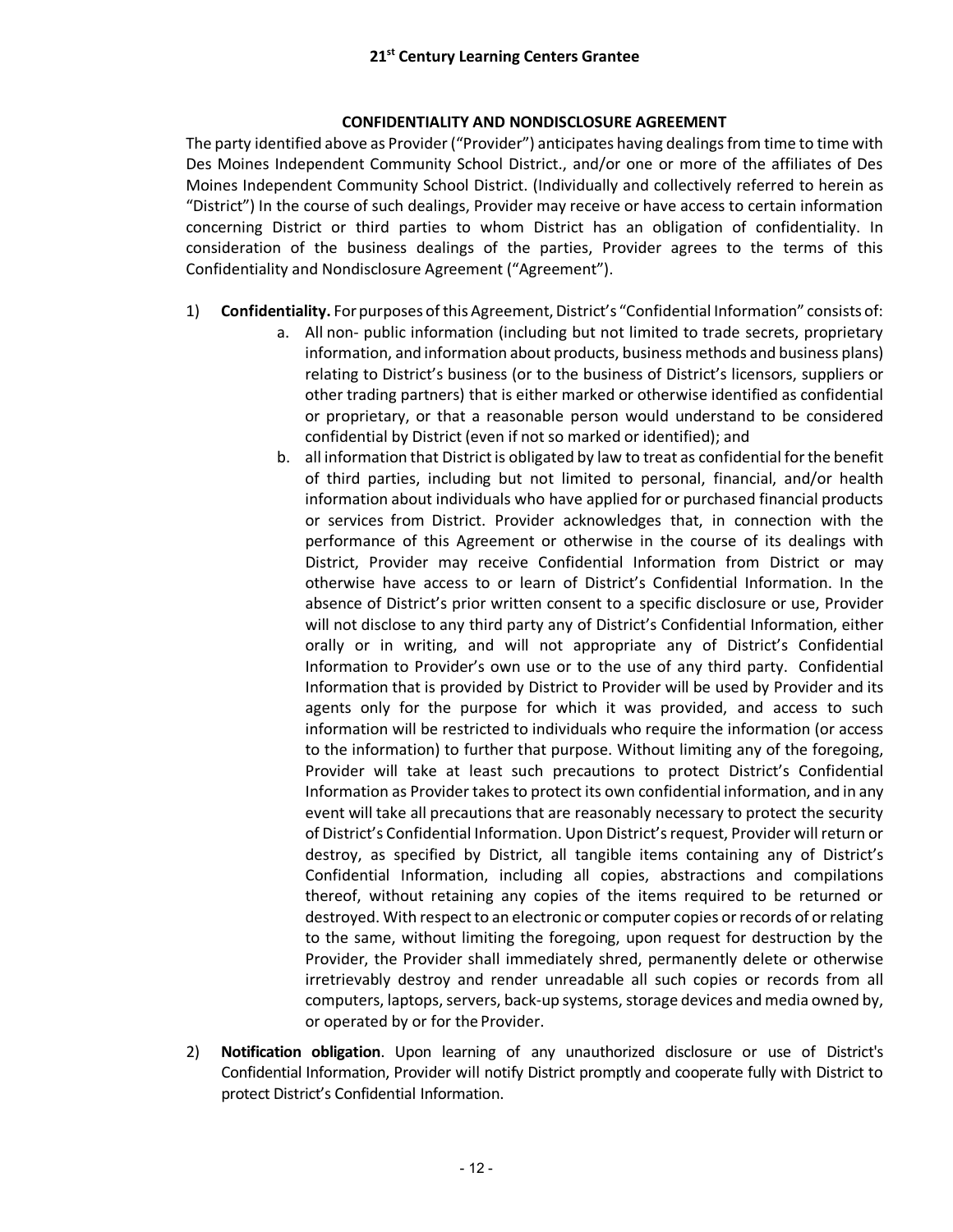## **21st Century Learning Centers Grantee**

- 3) **Disclosure required by law.** If Providerbelievesitisrequiredby lawor by a subpoenaor court order to disclose any of District's Confidential Information, then prior to any disclosure Provider will promptly notify District in writing, attaching a copy of the subpoena, court order or other demand, and Provider will make all reasonable efforts to allow District an opportunity to seek a protective order or otherjudicial relief.
- 4) **Non-restricted information.** Except as stated in the final sentence of this paragraph, nothing in this Agreement will be construed to restrict disclosure or use of information that:
	- a. was in the possession of or rightfully known by Provider, without an obligation to maintain its confidentiality, prior to receipt from District;
	- b. is or becomes generally known to the public without violation of this Agreement;
	- c. is obtained by Provider in good faith from a third party having the right to disclose it without an obligation of confidentiality; (d) is independently developed by Provider without the participation of individuals who have had access to District's Confidential Information. Provider acknowledges that certain laws governing information about individuals are more restrictive than the foregoing statements, and Provider agrees to comply in all respects with suchlaws.
- 5) **Duration of obligations.** The obligations imposed by this Agreement will survive termination of an existing business relationship between Provider and District, or completion of the exploration of a potential business relationship between the parties, as applicable, and will remain in effect with respect to each item of Confidential Information until that information becomes unprotected under the terms of the paragraph above titled "Non-restricted information". However, if applicable law sets a maximum period for the duration of obligations of nondisclosure and non-appropriation of confidential information, the obligations imposed by this Agreement with respect to each item of Confidential Information (other than trade secrets and other than information about individuals that is protected by law) will remain in effect only until such period expires.
- 6) **Additional limitation.** If Provider is directed in writing by District to discuss a request for interest ("RFI") and the business dealings associated with that RFI only with specifically named employee(s) of District, then Provider agrees not to disclose any information relating to that RFI to any other employee of District.
- 7) **Non-waiver.** No term or provision of this Agreement will be deemed waived and no breach will be deemed excused unless such waiver or consent will be in writing and signed by District. No consent by District to, or waiver of, a breach by Provider will constitute consent to, waiver of, or excuse for any different or subsequent breach.
- 8) **Partial invalidity.** If any provision of this Agreement is held to be unenforceable, the remaining provisions will continue in full force and effect. In addition, the parties or the court will modify any unenforceable provision so as to make it enforceable under applicable law, while keeping the modified provision as consistent as possible with the original intent of the parties.
- 9) **Headings.** The paragraph headings in this Agreement are for reference purposes only and will not be deemed a part of this Agreement.
- 10) **No assignment.** Rights and obligations under this Agreement are personal and may not be assigned or delegated by either party.
- 11) **Governing law.** This Agreement will be governed by the laws of the state of Iowa, without reference to conflict of law principles.